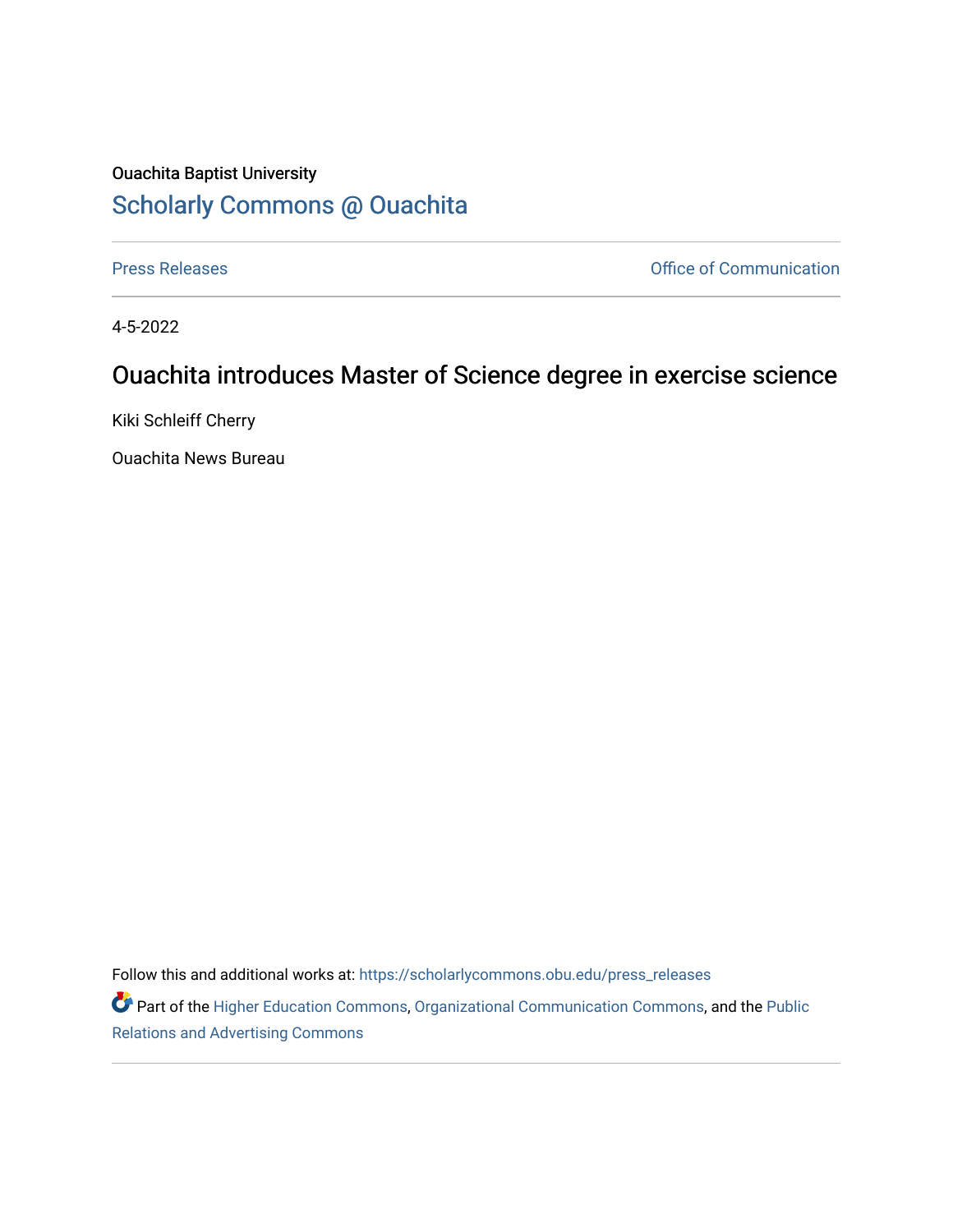## **UNI BAPTIST** ERS



For immediate release **Ouachita introduces Master of Science degree in exercise science** *By Kiki Schleiff Cherry* April 5, 2021 For more information, contact Ouachita's news bureau at [newsbureau@obu.edu](mailto:newsbureau@obu.edu) or (870) 245-5206

ARKADELPHIA, Ark.—Ouachita Baptist University will expand its kinesiology program to include a Master of Science degree in exercise science, expected to launch in fall 2023.

Housed in the Huckabee School of Education, the master's degree program will be built around the concept of "Exercise is Medicine." Ouachita holds the only gold status credential in the state for participation in the Exercise is Medicine program managed by the American College of Sports Medicine (ACSM).

According to the ACSM website, Exercise is Medicine is a global health initiative to make physical activity assessment and promotion a standard in clinical care, connecting health care with evidence-based physical activity resources for people everywhere and of all abilities.

"We are moving away from the stereotypical idea of what exercise science is about, broadening and expanding the role that exercise plays in everyday life," said Dr. Terry DeWitt, chair of Ouachita's department of kinesiology. "There are so many things you can do with this field: corporate wellness, working with tactical athletes, cardiac rehabilitation, exercise physiology. The applications are endless."